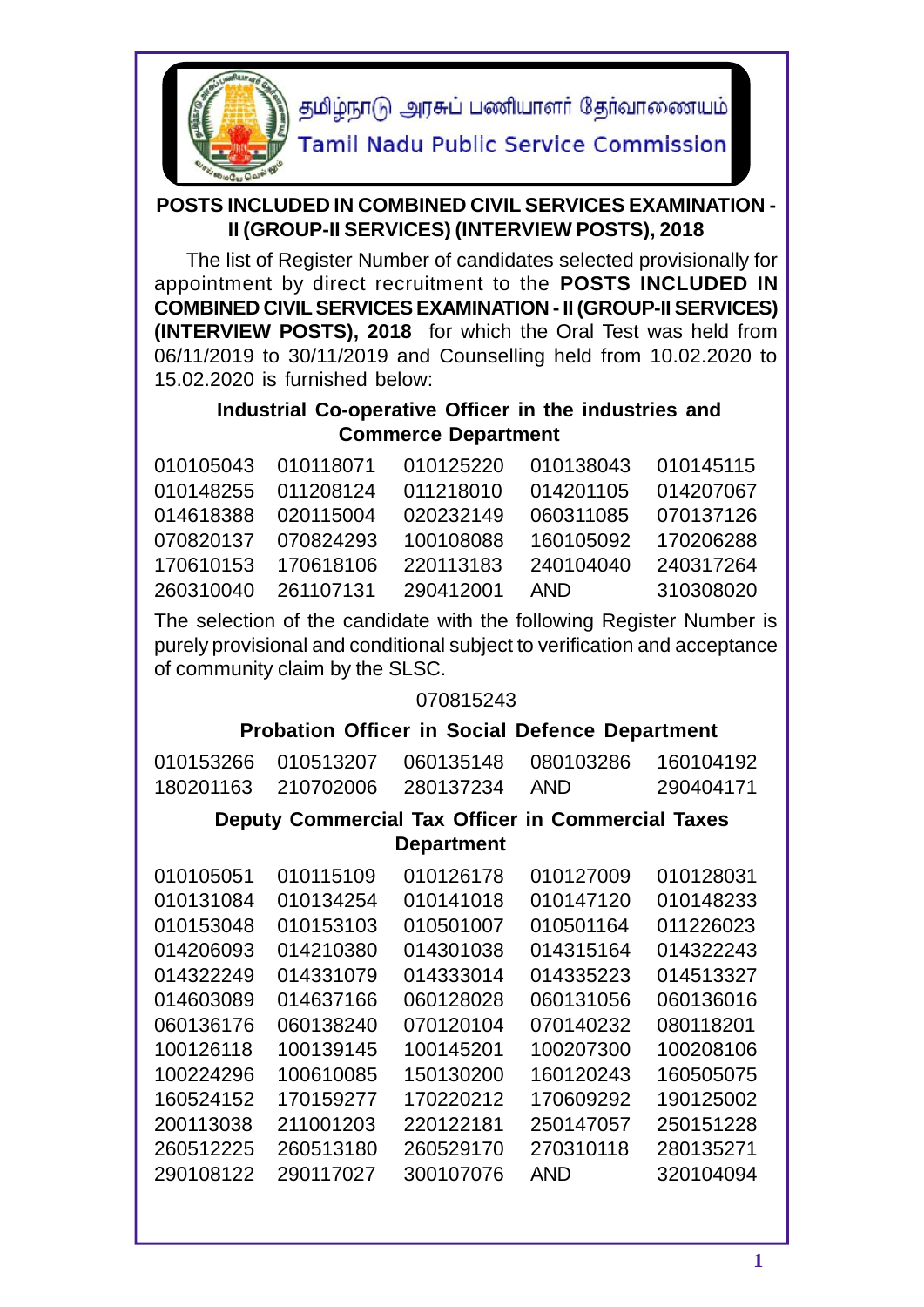The selection of the candidate with the following Register Number is purely provisional and conditional subject to verification and acceptance of community claim by the SLSC.

### 280506150

### **Deputy Commercial Tax Officer in Commercial Taxes Department (Shortfall Vacancies)**

|               |           | 010142030 010142233 010151189 010152295 010915059     |  |
|---------------|-----------|-------------------------------------------------------|--|
|               |           | 011232225 014320034 020125193 020141123 040220011     |  |
|               |           |                                                       |  |
|               |           | 210310181  230111257  240113047  260521114  260703288 |  |
| 270310079 AND | 271010042 |                                                       |  |
|               |           |                                                       |  |

The selection of the candidates with the following Register Numbers is purely provisional and conditional subject to verification and acceptance of community claim by the SLSC.

100101084 120131038 170144036

**Junior Employment Officer (Non-Differently Abled) in Employment and Training (Employment Wing) Dept.**

|               | 170509019 170509029 |           | 180410298 250406129 260310280 |  |
|---------------|---------------------|-----------|-------------------------------|--|
| 260517293 AND |                     | 260526048 |                               |  |

The selection of the candidate with the following Register Number is purely provisional and conditional subject to verification and acceptance of community claim by the SLSC.

## 110109071

## **Junior Employment Officer (Differently Abled)**

190107003 AND 270806246

**Probation Officer in Prison Department**

| 014205117 | 014319194  | 060122075      | 060125134                                                                                                                               |
|-----------|------------|----------------|-----------------------------------------------------------------------------------------------------------------------------------------|
| 070823278 | 100212050  | 100236220      | 100513007                                                                                                                               |
| 170132111 | 180101275  | 260510004      | 261009165                                                                                                                               |
| 270123138 | <b>AND</b> | 290113061      |                                                                                                                                         |
|           |            |                |                                                                                                                                         |
| 010141114 | 010142031  | 010143045      | 010144230                                                                                                                               |
| 010150095 | 011218174  | 011224072      | 014317137                                                                                                                               |
| 014332257 | 014515181  | 014631087      | 020113194                                                                                                                               |
| 050709211 | 060137262  | 070318274      | 090127050                                                                                                                               |
| 120413038 | 170117013  | 170512151      | 170617167                                                                                                                               |
| 170714153 | 180109026  | 180116011      | 210110119                                                                                                                               |
| 280108219 | 280140260  | 280310005      | <b>AND</b>                                                                                                                              |
| 320711175 |            |                |                                                                                                                                         |
|           |            |                |                                                                                                                                         |
| 010115053 | 010123279  | 010128218      | 010128271                                                                                                                               |
| 010137263 | 010138107  | 010146269      | 010510137                                                                                                                               |
|           |            | Sub Registrar, | Propation Officer in Prison Department<br>Assistant Inspector of Labour in Labour Department<br><b>Grade-II Registration Department</b> |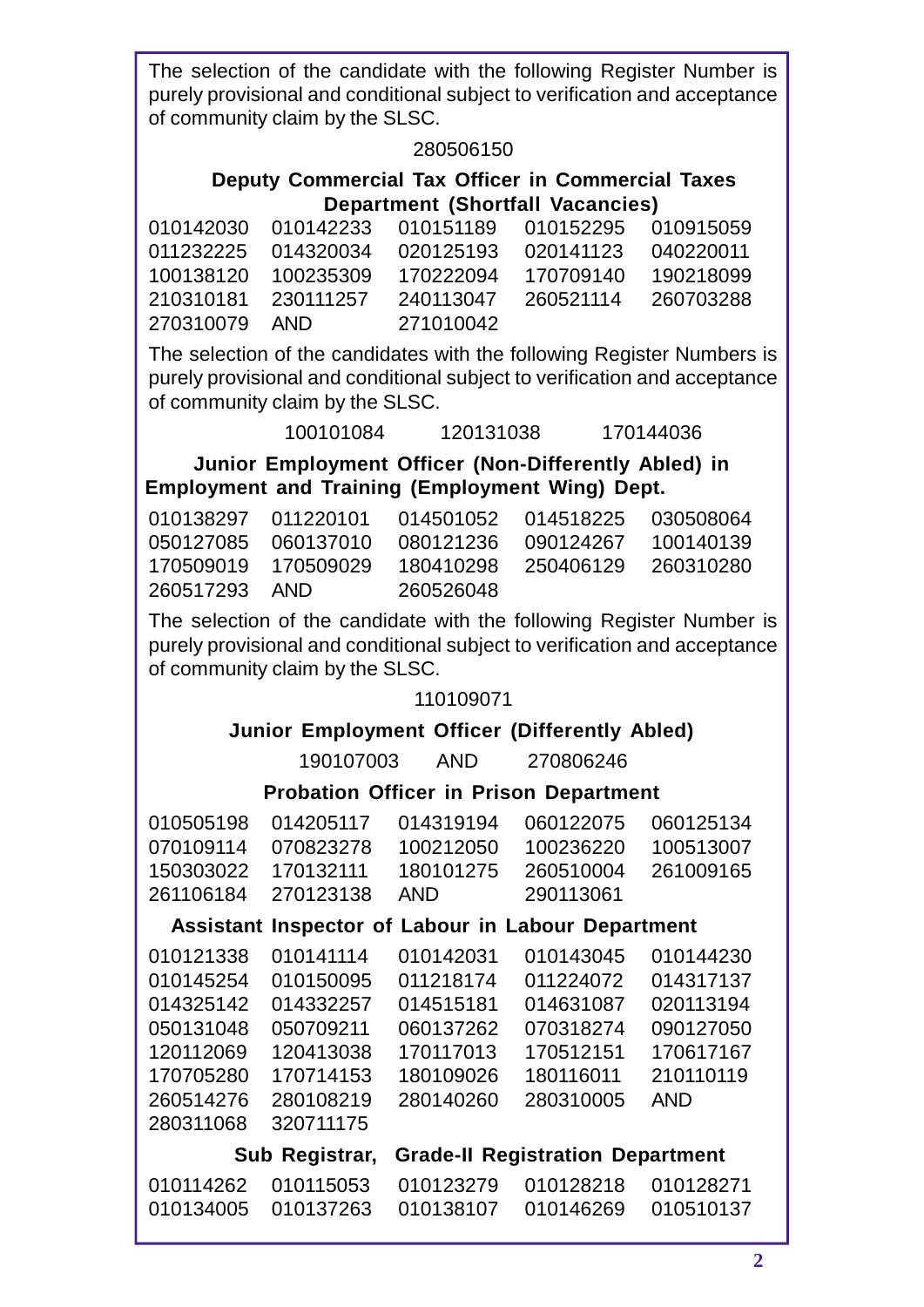| 010512388 | 010515288  | 011210140 | 011222167 | 011225305 |  |
|-----------|------------|-----------|-----------|-----------|--|
| 011228268 | 011233269  | 014318252 | 014325162 | 014327123 |  |
| 014330117 | 014332022  | 014336102 | 014336145 | 014336157 |  |
| 014337038 | 014608327  | 014623276 | 014638077 | 020127143 |  |
| 020131160 | 020224078  | 040155069 | 070123200 | 070319035 |  |
| 080122089 | 080123216  | 090124039 | 100120142 | 100141177 |  |
| 100230131 | 120131083  | 120317157 | 120416066 | 160115116 |  |
| 160521157 | 170104190  | 170151049 | 170153142 | 170158193 |  |
| 180116038 | 180204236  | 190133265 | 200125190 | 220131059 |  |
| 220134135 | 240103082  | 240107133 | 240108111 | 240110063 |  |
| 240113151 | 240117120  | 260109158 | 261028119 | 270122137 |  |
| 270129243 | 270802007  | 280502158 | 290416218 | 310106102 |  |
| 320128142 | <b>AND</b> | 320701231 |           |           |  |
|           |            |           |           |           |  |

The selection of the candidate with the following Register Number is purely provisional and conditional subject to verification and acceptance of community claim by the SLSC.

180408174

### **Sub Registrar, Grade-II Registration Department (Shortfall Vacancies)**

010507181

**Special Assistant in the Vigilance and Anti Corruption Department** 014201058 070116105

**Municipal Commissioner Grade-II in Tamil Nadu Muncipal Commissoiner Subordinate Service**

010148245 014324093 120414077 210308090 211004028 AND 320129150

**Assistant Section Officer in Law Department in Secretariat**

010109265 010137149 010512172 011217168 014212029 014502088 070832096 210307167 250151132 260522014 AND 320126180

**Assistant Section Officer in Finance Department in Secretariat**

|  |                                   | 100210012 120413150 150117016 170208169 220502113 |           |  |
|--|-----------------------------------|---------------------------------------------------|-----------|--|
|  | 240107251 240108083 280101243 AND |                                                   | 320701066 |  |

The selection of the candidate with the following Register Number is WITHHELD subject to producation of DA certificate.

170209068

**Assistant Section Officer in Tamil Nadu Public Service Commission**

| 020104143  070304199  070830055 |  | 240307224 |  |
|---------------------------------|--|-----------|--|
|---------------------------------|--|-----------|--|

**Assistant Section Officer Cum Programmer in Tamil Nadu Public Service Commission**

012301027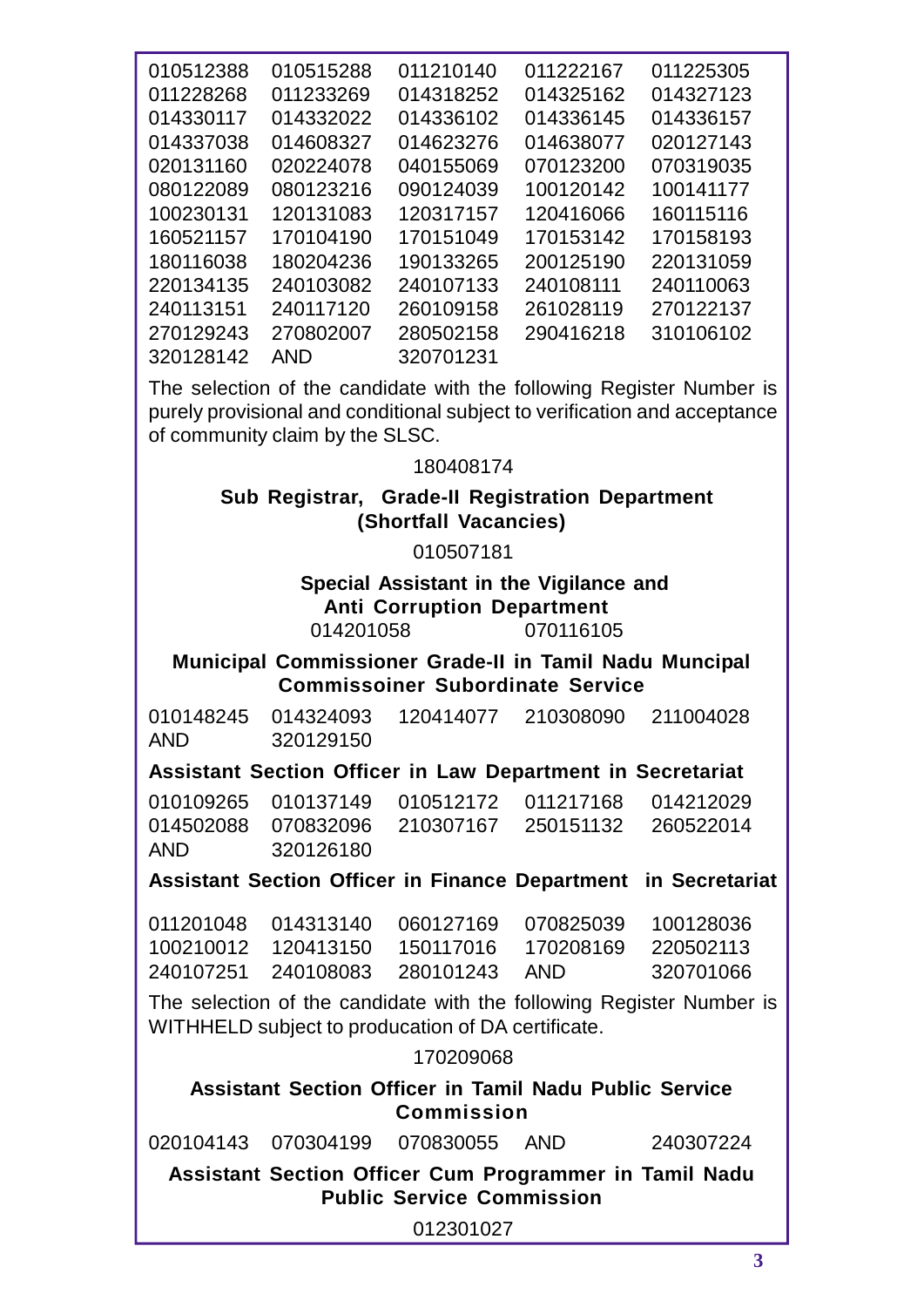### **Assistant Inspector in Local Fund Audit Department (Carried Foward Vacancies)**

030119285

### **Supervisor of Industrial Co-operatives in the industries and Commerce Department**

| 010112421 | 010120092 | 010128295  | 010513196 | 010918243 |  |
|-----------|-----------|------------|-----------|-----------|--|
| 011209175 | 011229121 | 014323047  | 020122160 | 020204117 |  |
| 030135186 | 040120060 | 040121008  | 040213083 | 060126106 |  |
| 060137203 | 070808033 | 100129041  | 110102129 | 120113027 |  |
| 150130127 | 160105152 | 160507192  | 160520093 | 160524056 |  |
| 170127237 | 200116179 | 210808138  | 210907310 | 220102251 |  |
| 240127104 | 250405048 | 260108119  | 260518296 | 261009102 |  |
| 270803049 | 290114169 | <b>AND</b> | 310126020 |           |  |

The selection of the candidate with the following Register Number is purely provisional and conditional subject to verification and acceptance of community claim by the SLSC.

### 

## **Audit Inspector in the Audit Wing of Hindu Religious and Charitable Endowments Admn.Dept.**

| 010104268 010134103 |                     | 010149303 | 011215269 | 014208190 |  |
|---------------------|---------------------|-----------|-----------|-----------|--|
| 014317289 014624255 |                     | 014632152 | 020209223 | 020408015 |  |
| 030214124 060107116 |                     | 060107269 | 100126151 | 100145277 |  |
| 100516022 120122030 |                     | 120407201 | 120411136 | 150306192 |  |
| 170617148 230112198 |                     | 240109029 | 240126279 | 250608295 |  |
| 260507098           | 260525152 270408265 |           | 320127252 | AND       |  |
| 320307169           |                     |           |           |           |  |

## **Assistant Inspector in Local Fund Audit Department (Shortfall Vacancies)**

-Nil-

The selection of the candidate with the following Register Number is purely provisional and conditional subject to verification and acceptance of community claim by the SLSC.

#### 

## **Assistant Inspector in Local Fund Audit Department**

| 010101059 | 010102123 | 010102162 | 010102253 | 010107033 |  |
|-----------|-----------|-----------|-----------|-----------|--|
| 010114003 | 010122099 | 010123090 | 010124055 | 010125225 |  |
| 010126197 | 010132168 | 010135261 | 010137067 | 010139101 |  |
| 010142095 | 010143112 | 010148075 | 010149127 | 010150019 |  |
| 010911178 | 011217044 | 011224100 | 014206276 | 014306244 |  |
| 014312200 | 014321152 | 014324116 | 014324154 | 014332250 |  |
| 014337078 | 014628058 | 020117188 | 020133200 | 020136234 |  |
| 020227077 | 030803129 | 040155090 | 040213128 | 050116143 |  |
| 060104187 | 060106174 | 060134031 | 060218047 | 060317029 |  |
| 070112257 | 080304251 | 090118293 | 090122200 | 090123243 |  |
| 100127019 | 100135248 | 100239228 | 100240011 | 100304001 |  |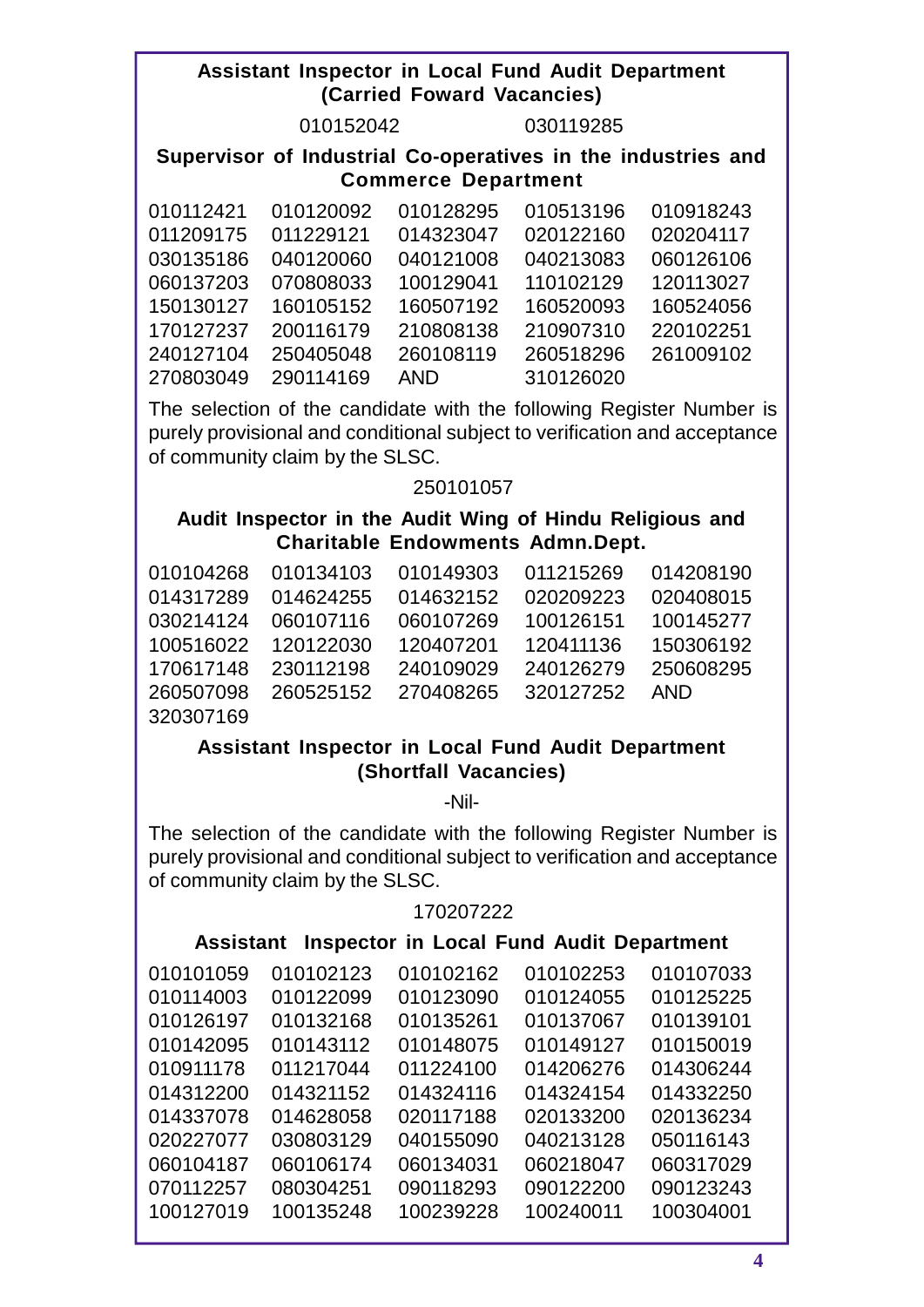| 100506019<br>120415183 | 100604127<br>160112134                                      | 120110049<br>160116059 | 120128037<br>160118282                     | 120129092<br>170159108                                                                                                                            |
|------------------------|-------------------------------------------------------------|------------------------|--------------------------------------------|---------------------------------------------------------------------------------------------------------------------------------------------------|
| 170159169              | 200120009                                                   | 200503289              | 200511056                                  | 210110268                                                                                                                                         |
| 210702244              | 210806250                                                   | 211008101              | 220131217                                  | 220132059                                                                                                                                         |
| 220132135              | 220504043                                                   | 240121165              | 240305258                                  | 250410293                                                                                                                                         |
| 260112048              | 260503050                                                   | 260506184              | 260523159                                  | 260703268                                                                                                                                         |
| 260707227              | 270127014                                                   | 280137193              | 290212260                                  | 290402187                                                                                                                                         |
| 290712045              | 300119151                                                   | 320101197              | <b>AND</b>                                 | 320127203                                                                                                                                         |
|                        |                                                             |                        |                                            |                                                                                                                                                   |
|                        |                                                             |                        |                                            | The selection of the candidate with the following Register Number is<br>purely provisional and conditional subject to verification and acceptance |
|                        | of community claim by the SLSC.                             | 010143087              |                                            |                                                                                                                                                   |
|                        |                                                             |                        |                                            | Handloom Inspector in Handlooms and Textiles Department                                                                                           |
| 010113323              | 010135298                                                   | 010152179              | 010512269                                  | 011206020                                                                                                                                         |
| 011224071              | 014304166                                                   | 014305011              | 014327270                                  | 014606110                                                                                                                                         |
| 020214075              | 050141088                                                   | 060113036              | 060134171                                  | 090117065                                                                                                                                         |
| 110107021              | 120105081                                                   | 200402059              | 210301268                                  | 211007003                                                                                                                                         |
| 211008207              | 240110206                                                   | <b>AND</b>             | 280134207                                  |                                                                                                                                                   |
|                        |                                                             |                        |                                            | Senior Inspectors in Milk Production and Dairy Development                                                                                        |
|                        |                                                             | <b>Department</b>      |                                            |                                                                                                                                                   |
| 010109021              | 010122256                                                   | 010142090              | 010152355                                  | 011214033                                                                                                                                         |
| 011224102              | 014206058                                                   | 014212094              | 014318027                                  | 014329086                                                                                                                                         |
| 014513392              | 014633165                                                   | 020128189              | 020131060                                  | 020141195                                                                                                                                         |
| 020402110              | 030503388                                                   | 050104139              | 060210049                                  | 080310199                                                                                                                                         |
| 090109070              | 090119109                                                   | 100101168              | 100108186                                  | 100127042                                                                                                                                         |
| 100222040              | 100244066                                                   | 100502157              | 100610095                                  | 140115026                                                                                                                                         |
| 140120021              | 150105111                                                   | 150111169              | 170135067                                  | 170205125                                                                                                                                         |
| 170617109              | 170617181                                                   | 170618164              | 190133066                                  | 211003293                                                                                                                                         |
| 220116191              | 220129217                                                   | 220214164              | 240318145                                  | 250153112                                                                                                                                         |
| 260107057              | 261003075                                                   | 261015114              | 270127159                                  | 280143185                                                                                                                                         |
| 280502116              | 290204236                                                   | <b>AND</b>             | 320708058                                  |                                                                                                                                                   |
|                        |                                                             |                        |                                            | The selection of the candidate with the following Register Number is                                                                              |
|                        |                                                             |                        |                                            | purely provisional and conditional subject to verification and acceptance                                                                         |
|                        | of community claim by the SLSC.                             | 290206036              |                                            |                                                                                                                                                   |
|                        |                                                             |                        |                                            |                                                                                                                                                   |
|                        | <b>Registrar of Co-operative Societies (Carried Forward</b> |                        |                                            | Senior Inspector of Co-operative Societies in Department of                                                                                       |
|                        |                                                             | Vacancies)             |                                            |                                                                                                                                                   |
|                        | 030116153                                                   | 080102255              |                                            |                                                                                                                                                   |
|                        |                                                             |                        |                                            | Senior Inspector of Co-operative Societies in Department of                                                                                       |
|                        |                                                             |                        | <b>Registrar of Co-operative Societies</b> |                                                                                                                                                   |
| 010101095              | 010104152                                                   | 010105041              | 010105159                                  | 010105163                                                                                                                                         |
| 010109048              | 010110038                                                   | 010110097              | 010110288                                  | 010111052                                                                                                                                         |
| 010112114              | 010113273                                                   | 010118060              | 010118294                                  | 010119123                                                                                                                                         |
| 010121262              | 010121263                                                   | 010122074              | 010122199                                  | 010123040                                                                                                                                         |
| 010123214              | 010123225                                                   | 010123238              | 010124241                                  | 010124346                                                                                                                                         |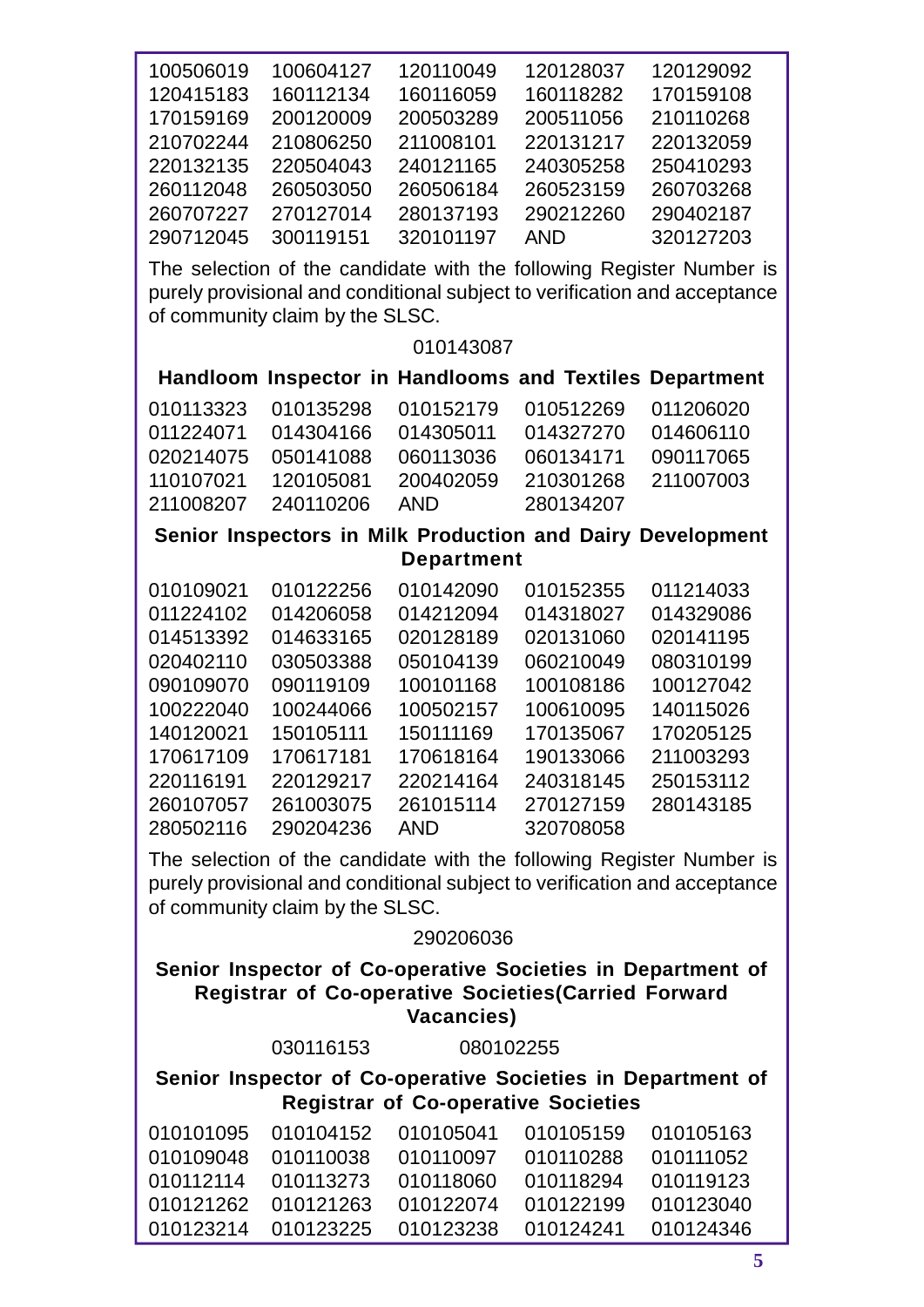| 010127043 | 010129225 | 010129295 | 010130027 | 010130163 |
|-----------|-----------|-----------|-----------|-----------|
| 010131204 | 010131243 | 010132151 | 010133085 | 010134157 |
| 010137097 | 010139136 | 010139161 | 010140066 | 010141128 |
| 010142029 | 010143279 | 010144215 | 010145001 | 010145049 |
| 010145177 | 010145267 | 010146004 | 010146028 | 010147083 |
| 010147091 | 010149123 | 010149223 | 010149240 | 010149279 |
| 010151080 | 010502035 | 010502172 | 010513061 | 010905299 |
| 010906378 | 010908157 | 010916044 | 011203091 | 011209016 |
| 011212230 | 011212339 | 011213119 | 011215285 | 011216005 |
| 011218012 | 011221114 | 011223295 | 011228090 | 011236021 |
| 012311027 | 012312093 | 012312199 | 014202339 | 014204197 |
| 014210368 | 014211063 | 014211199 | 014212123 | 014302283 |
| 014307272 | 014310005 | 014312137 | 014312290 | 014313080 |
| 014314115 | 014316112 | 014317075 | 014318012 | 014318125 |
| 014319268 | 014320108 | 014322018 | 014323180 | 014324329 |
| 014325072 | 014326136 | 014326228 | 014328151 | 014328188 |
| 014329181 | 014330200 | 014332053 | 014332243 | 014333016 |
| 014333480 | 014334139 | 014335038 | 014335272 | 014336004 |
| 014336230 | 014337121 | 014511213 | 014604074 | 014608197 |
| 014609272 | 014614290 | 014619014 | 014619052 | 014619246 |
| 014623176 | 014624090 | 014632110 | 014632220 | 014637080 |
| 020105021 | 020105168 | 020109042 | 020112061 | 020115022 |
| 020122184 | 020123276 | 020125230 | 020126237 | 020126251 |
| 020136274 | 020138289 | 020139094 | 020202109 | 020208052 |
| 020208145 | 020209081 | 020214268 | 020217057 | 020217156 |
| 020224242 | 020224291 | 020227058 | 020227197 | 020232100 |
| 020410263 | 030102224 | 030102289 | 030112041 | 030117045 |
| 030125161 | 030135102 | 030135226 | 030136264 | 030140042 |
| 030140187 | 030207271 | 030509259 | 030510114 | 030510236 |
| 030511091 | 030514118 | 040103278 | 040114159 | 040115298 |
| 040118299 | 040122102 | 040122104 | 040123123 | 040126071 |
| 040127262 | 040130134 | 040131196 | 040135004 | 040136138 |
| 040140173 | 040146238 | 040147286 | 040150165 | 040150258 |
| 040154232 | 040155019 | 040216213 | 040217158 | 050108114 |
| 050114053 | 050118195 | 050121125 | 050121131 | 050125125 |
| 050125184 | 050128058 | 050129244 | 050146139 | 050716043 |
| 060101262 | 060103029 | 060108072 | 060111268 | 060113106 |
| 060115252 | 060116006 | 060122254 | 060125202 | 060127138 |
| 060128004 | 060132163 | 060135276 | 060136166 | 060137156 |
| 060138089 | 060138226 | 060201080 | 060204031 | 060211070 |
| 060218016 | 060309125 | 060313104 | 060316286 | 060318259 |
| 060318263 | 060319114 | 070119071 | 070119093 | 070120062 |
| 070135052 | 070138176 | 070305114 | 070307248 | 070316160 |
| 070319157 | 070319291 | 070801208 | 070804132 | 070807129 |
| 070812115 | 070815077 | 070820179 | 070821193 | 070822079 |
| 070826134 | 070830093 | 070830249 | 070830373 | 070831074 |
| 070831160 | 080106279 | 080109181 | 080116173 | 080117188 |
| 080119058 | 080120178 | 080123109 | 080305131 | 080310132 |
| 080310200 | 080313110 | 080314149 | 080314245 | 080404087 |
|           |           |           |           |           |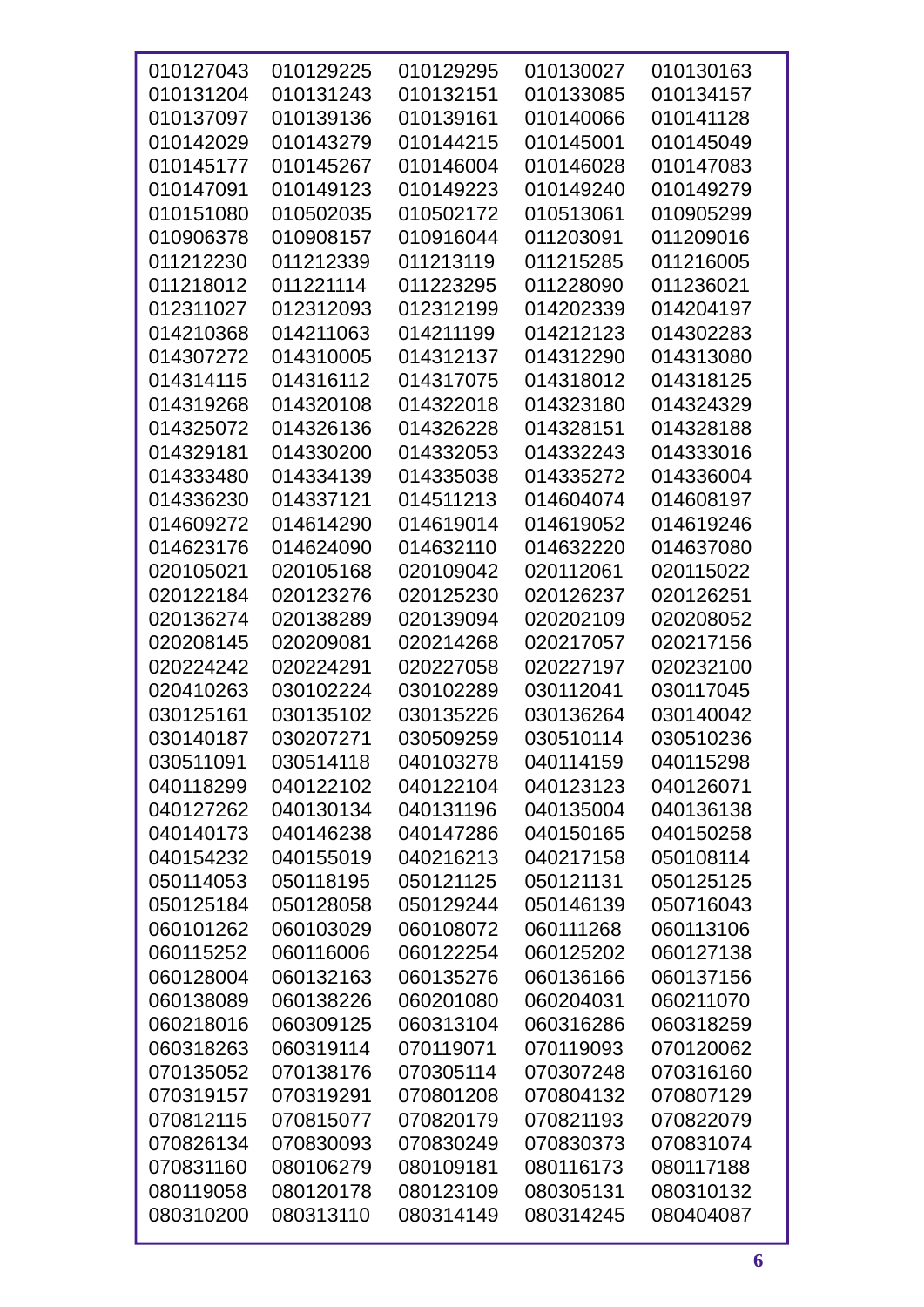| 080409128 | 090108257 | 090110072 | 090113127 | 090125145 |
|-----------|-----------|-----------|-----------|-----------|
| 090126230 | 100112144 | 100115027 | 100117016 | 100119168 |
| 100123192 | 100124257 | 100130036 | 100136037 | 100139144 |
| 100143286 | 100144154 | 100145165 | 100205205 | 100207029 |
| 100212119 | 100216098 | 100225039 | 100227270 | 100228181 |
| 100232165 | 100232290 | 100235126 | 100236103 | 100236143 |
| 100240121 | 100242225 | 100244164 | 100515033 | 110504136 |
| 120101135 | 120103003 | 120103087 | 120106058 | 120106299 |
| 120108031 | 120108271 | 120108283 | 120109201 | 120110080 |
| 120110192 | 120112161 | 120116292 | 120117006 | 120118183 |
| 120121068 | 120126209 | 120130039 | 120130157 | 120130194 |
| 120130205 | 120301144 | 120302198 | 120306019 | 120309037 |
| 120310158 | 120317215 | 120403119 | 120403140 | 120404197 |
| 120406229 | 120411270 | 120414021 | 120416043 | 120416051 |
| 130201392 | 140110233 | 140112273 | 140114276 | 140117118 |
| 150102219 | 150104091 | 150108141 | 150115125 | 150130128 |
| 150130281 | 150305198 | 160101210 | 160103102 | 160103149 |
| 160108034 | 160110141 | 160112044 | 160114080 | 160120170 |
| 160501154 | 160519125 | 160601082 | 160601111 | 170103198 |
| 170108009 | 170114157 | 170115251 | 170118017 | 170118046 |
| 170122134 | 170124048 | 170126074 | 170127278 | 170130212 |
| 170140184 | 170143149 | 170144217 | 170151180 | 170153224 |
| 170155003 | 170156184 | 170159057 | 170201158 | 170204230 |
| 170210230 | 170211134 | 170215236 | 170222064 | 170222290 |
| 170223255 | 170501234 | 170512209 | 170513019 | 170604186 |
| 170611002 | 170612253 | 170614103 | 170614173 | 170616152 |
| 170704247 | 170714121 | 170715093 | 170715203 | 180104177 |
| 180108136 | 180108231 | 180112052 | 180113179 | 180114055 |
| 180115022 | 180402019 | 180406191 | 180407047 | 180408040 |
| 180410002 | 180411202 | 190105201 | 190112267 | 190128211 |
| 190130256 | 190132280 | 190207286 | 190218119 | 190218239 |
| 190507095 | 200102061 | 200108081 | 200108207 | 200109017 |
| 200113152 | 200120014 | 200124096 | 200401071 | 200403002 |
| 200406043 | 200406095 | 200409040 | 200512153 | 210302011 |
| 210310011 | 210703101 | 210804108 | 210901073 | 210908171 |
| 220124109 | 220128237 | 220133127 | 220413112 | 220413201 |
| 220415007 | 220415172 | 230301023 | 230309168 | 230603027 |
| 240103196 | 240104074 | 240105043 | 240108009 | 240108270 |
| 240109171 | 240111130 | 240111214 | 240118298 | 240120106 |
| 240122053 | 240123003 | 240123211 | 240125105 | 240315035 |
| 240317153 | 240701102 | 240709044 | 250103052 | 250108281 |
| 250116196 | 250124184 | 250138133 | 250144275 | 250144282 |
| 250145012 | 250150164 | 250207107 | 250406075 | 250602016 |
| 250609151 | 250906203 | 260103044 | 260110027 | 260306292 |
| 260502233 | 260503262 | 260505152 | 260505197 | 260514152 |
| 260514161 | 260518001 | 260518116 | 260519217 | 260519221 |
| 260519297 | 260520085 | 260522009 | 260522122 | 260527173 |
| 260529230 | 260711076 | 261001236 | 261002122 | 261004077 |
| 261004220 | 261005019 | 261007200 | 261021103 | 261027282 |
|           |           |           |           |           |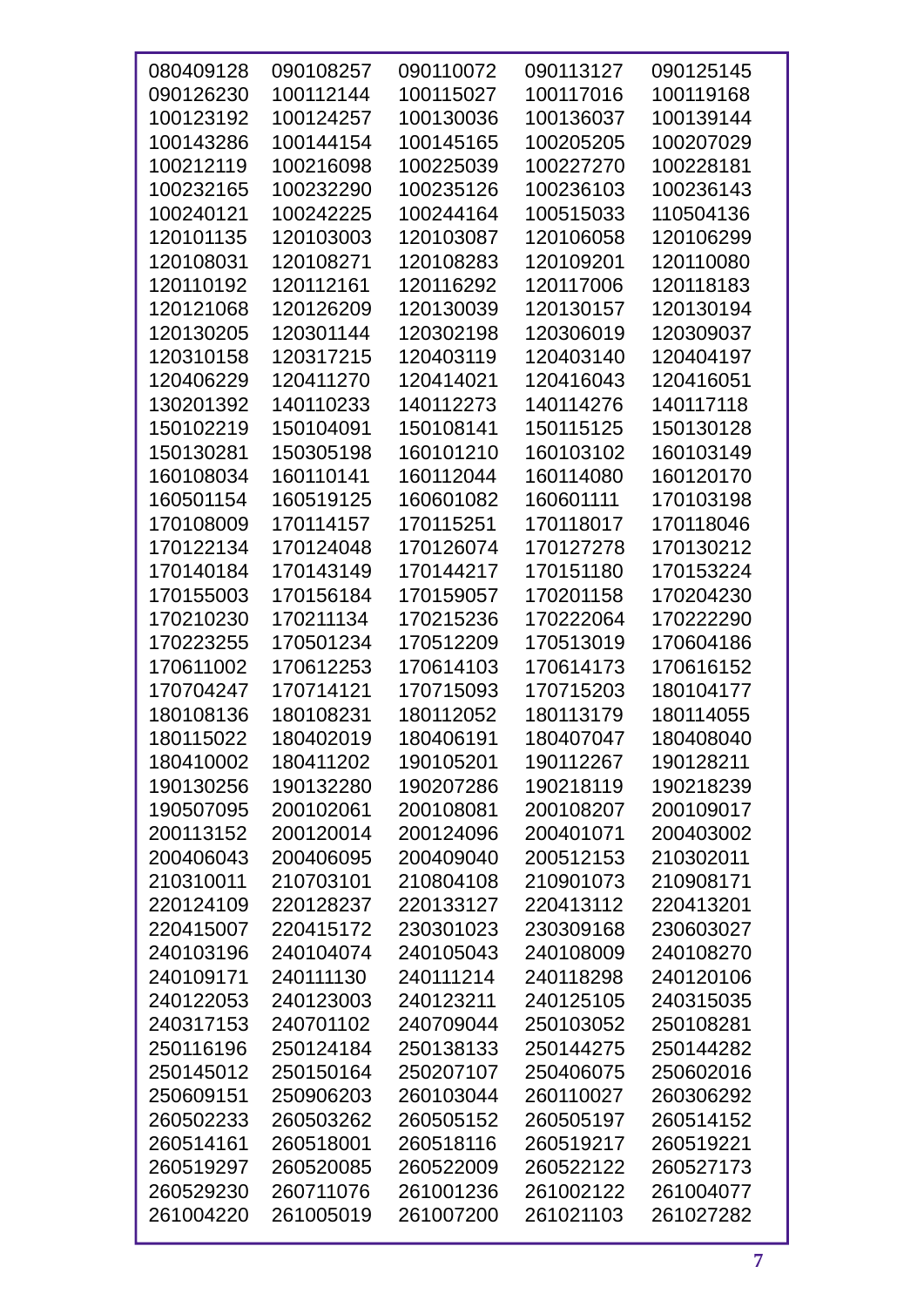| 261107022              | 270109002                           | 270109009                                                      | 270110010           | 270123025                                                                                                                                           |
|------------------------|-------------------------------------|----------------------------------------------------------------|---------------------|-----------------------------------------------------------------------------------------------------------------------------------------------------|
| 270126095              | 270126295                           | 270127192                                                      | 270128300           | 270305009                                                                                                                                           |
| 270711250              | 270712090                           | 270713141                                                      | 270718105           | 270801018                                                                                                                                           |
| 270803284              | 271003229                           | 280108174                                                      | 280122075           | 280126011                                                                                                                                           |
| 280129135              | 280138181                           | 280141137                                                      | 280141288           | 280142046                                                                                                                                           |
| 280144089              | 280304024                           | 280309002                                                      | 280317008           | 280322257                                                                                                                                           |
| 280325209              | 280505218                           | 280512146                                                      | 280520297           | 290101281                                                                                                                                           |
| 290104184              | 290107177                           | 290116024                                                      | 290116214           | 290206241                                                                                                                                           |
| 290208265              | 290215185                           | 290218021                                                      | 290218047           | 290218264                                                                                                                                           |
| 290401247              | 290408297                           | 290605281                                                      | 290609154           | 290614192                                                                                                                                           |
| 290615189              | 290615222                           | 290701262                                                      | 290712138           | 300102071                                                                                                                                           |
| 300104114              | 300105024                           | 300107294                                                      | 300114150           | 310114158                                                                                                                                           |
| 310119030              | 310119043                           | 310313275                                                      | 310314099           | 320125096                                                                                                                                           |
| 320126120              | 320308056                           | 320703165                                                      | 320708009           | <b>AND</b>                                                                                                                                          |
| 320709151              |                                     |                                                                |                     |                                                                                                                                                     |
|                        | of community claim by the SLSC/DVC. |                                                                |                     | The selection of the candidates with the following Register Numbers is<br>purely provisional and conditional subject to verification and acceptance |
| 100104139<br>220112277 | 120115198<br><b>AND</b>             | 250150193                                                      | 200502196 210703084 | 210704021                                                                                                                                           |
|                        |                                     | Supervisor/Junior Superintendent in the Tamil Nadu             |                     |                                                                                                                                                     |
|                        |                                     | <b>Agricultural Marketing/Agricultural Business Department</b> |                     |                                                                                                                                                     |
| 010107307              | 010110289                           | 010138114                                                      | 010139236           | 010143141                                                                                                                                           |
| 010143252              | 010146196                           | 010514073                                                      | 010913294           | 010921332                                                                                                                                           |
| 010921430              |                                     |                                                                |                     |                                                                                                                                                     |
|                        | 014211029                           | 014305244                                                      | 014312254           | 014314235                                                                                                                                           |
| 014327242              | 014328186                           | 014514079                                                      | 014607002           | 014614049                                                                                                                                           |
| 020105090              | 020128144                           | 020131172                                                      | 020231225           | 020409017                                                                                                                                           |
| 020412042              | 030213051                           | 030507009                                                      | 030507131           | 030801074                                                                                                                                           |
| 030810215              | 040114045                           | 040135248                                                      | 040140043           | 040215208                                                                                                                                           |
| 060109238              | 060114171                           | 060115250                                                      | 060123125           | 060132175                                                                                                                                           |

| 014327242 | 014328186 | 014514079 | 014607002  | 014614049                                                             |  |
|-----------|-----------|-----------|------------|-----------------------------------------------------------------------|--|
| 020105090 | 020128144 | 020131172 | 020231225  | 020409017                                                             |  |
| 020412042 | 030213051 | 030507009 | 030507131  | 030801074                                                             |  |
| 030810215 | 040114045 | 040135248 | 040140043  | 040215208                                                             |  |
| 060109238 | 060114171 | 060115250 | 060123125  | 060132175                                                             |  |
| 060306026 | 070107061 | 070109177 | 070135282  | 070307096                                                             |  |
| 070825287 | 070830041 | 070831173 | 090120177  | 100108067                                                             |  |
| 100142181 | 100207173 | 100213116 | 100235247  | 100235340                                                             |  |
| 100244363 | 100503154 | 100606260 | 100606267  | 110404007                                                             |  |
| 110404027 | 120106223 | 120115139 | 120128123  | 120132015                                                             |  |
| 120302007 | 120412274 | 120413069 | 150112211  | 160120125                                                             |  |
| 170115272 | 170128020 | 170146180 | 170148193  | 170221297                                                             |  |
| 190130281 | 200122267 | 200502079 | 220129242  | 220204071                                                             |  |
| 220401128 | 220402016 | 230103069 | 240105110  | 240113006                                                             |  |
| 240126289 | 240308171 | 240603163 | 250123136  | 250150143                                                             |  |
| 250151265 | 260111055 | 260303047 | 260507113  | 260524082                                                             |  |
| 260526174 | 260527099 | 260703141 | 260718191  | 270702274                                                             |  |
| 271001037 | 271008106 | 280114010 | 280124293  | 280137230                                                             |  |
| 280139262 | 280319191 | 290113043 | 290209045  | 290209128                                                             |  |
| 290209165 | 300106121 | 320128080 | <b>AND</b> | 320304107                                                             |  |
|           |           |           |            | The cologian of the condidates with the following Peqipter Numbers is |  |

The selection of the candidates with the following Register Numbers is purely provisional and conditional subject to verification and acceptance of community claim by the SLSC/DVC.

AND 100601052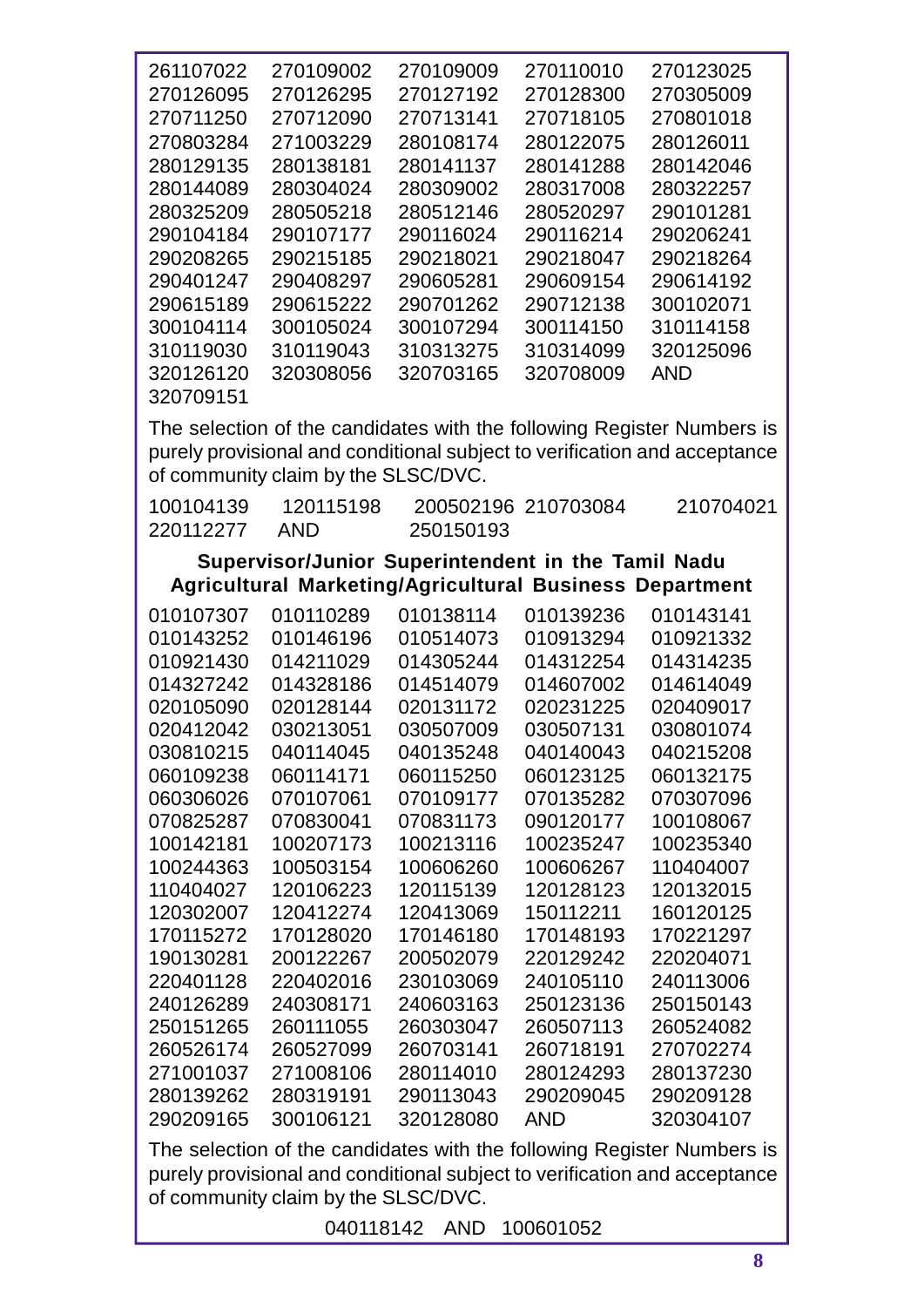|                                 | Audit Assistant in Accounts Branch of Highways and Rural<br><b>Works Dept. (Shortfall Vacancies)</b> |                                  |                                                                                                                                                   |
|---------------------------------|------------------------------------------------------------------------------------------------------|----------------------------------|---------------------------------------------------------------------------------------------------------------------------------------------------|
| 010117299                       | 010152230 070803169                                                                                  | 070817253 170145154<br>280107287 |                                                                                                                                                   |
| of community claim by the SLSC. |                                                                                                      |                                  | The selection of the candidate with the following Register Number is<br>purely provisional and conditional subject to verification and acceptance |
|                                 | 070129244                                                                                            |                                  |                                                                                                                                                   |
|                                 | <b>Distirct (Shortfall Vacancies)</b>                                                                |                                  | Executive Officer, Grade-II in Town Panchayats Dept, irunelveli                                                                                   |
|                                 | 210705032                                                                                            |                                  |                                                                                                                                                   |
|                                 |                                                                                                      |                                  | Revenue Assistant in Revenue Department, Chennai District                                                                                         |
|                                 | 211006090                                                                                            |                                  |                                                                                                                                                   |
|                                 | Revenue Assistant in Revenue Department, Erode District                                              |                                  |                                                                                                                                                   |
|                                 | 040133262                                                                                            |                                  |                                                                                                                                                   |
|                                 | Revenue Assistant in Revenue Department, Kanyakumari<br><b>District</b>                              |                                  |                                                                                                                                                   |
|                                 | 010135001                                                                                            |                                  |                                                                                                                                                   |
|                                 |                                                                                                      |                                  | Revenue Assistant in Revenue Department, Madurai District                                                                                         |
|                                 | 240307083                                                                                            |                                  |                                                                                                                                                   |
|                                 | Revenue Assistant in Revenue Department, Perambalur<br><b>Distirct</b>                               |                                  |                                                                                                                                                   |
|                                 | 150117009                                                                                            |                                  |                                                                                                                                                   |
|                                 | Revenue Assistant in Revenue Department, Pudukottai<br><b>District</b>                               |                                  |                                                                                                                                                   |
|                                 | 030509149                                                                                            |                                  |                                                                                                                                                   |
|                                 | Revenue Assistant in Revenue Department, Tiruchirapalli<br><b>District</b>                           |                                  |                                                                                                                                                   |
|                                 | 060122271                                                                                            |                                  |                                                                                                                                                   |
|                                 | Revenue Assistant in Revenue Department, Tirunelveli<br><b>District</b>                              |                                  |                                                                                                                                                   |
|                                 | 080313162                                                                                            |                                  |                                                                                                                                                   |
|                                 | Revenue Assistant in Revenue Department, Vellore District                                            |                                  |                                                                                                                                                   |
|                                 | 070813109                                                                                            |                                  |                                                                                                                                                   |
|                                 | Revenue Assistant in Revenue Department, The Nilgiris<br><b>District</b>                             |                                  |                                                                                                                                                   |
|                                 | 014336226                                                                                            |                                  |                                                                                                                                                   |
|                                 |                                                                                                      |                                  | Revenue Assistant in Revenue Department, Tiruvallur District                                                                                      |
|                                 | 060105001                                                                                            |                                  |                                                                                                                                                   |
|                                 |                                                                                                      |                                  |                                                                                                                                                   |